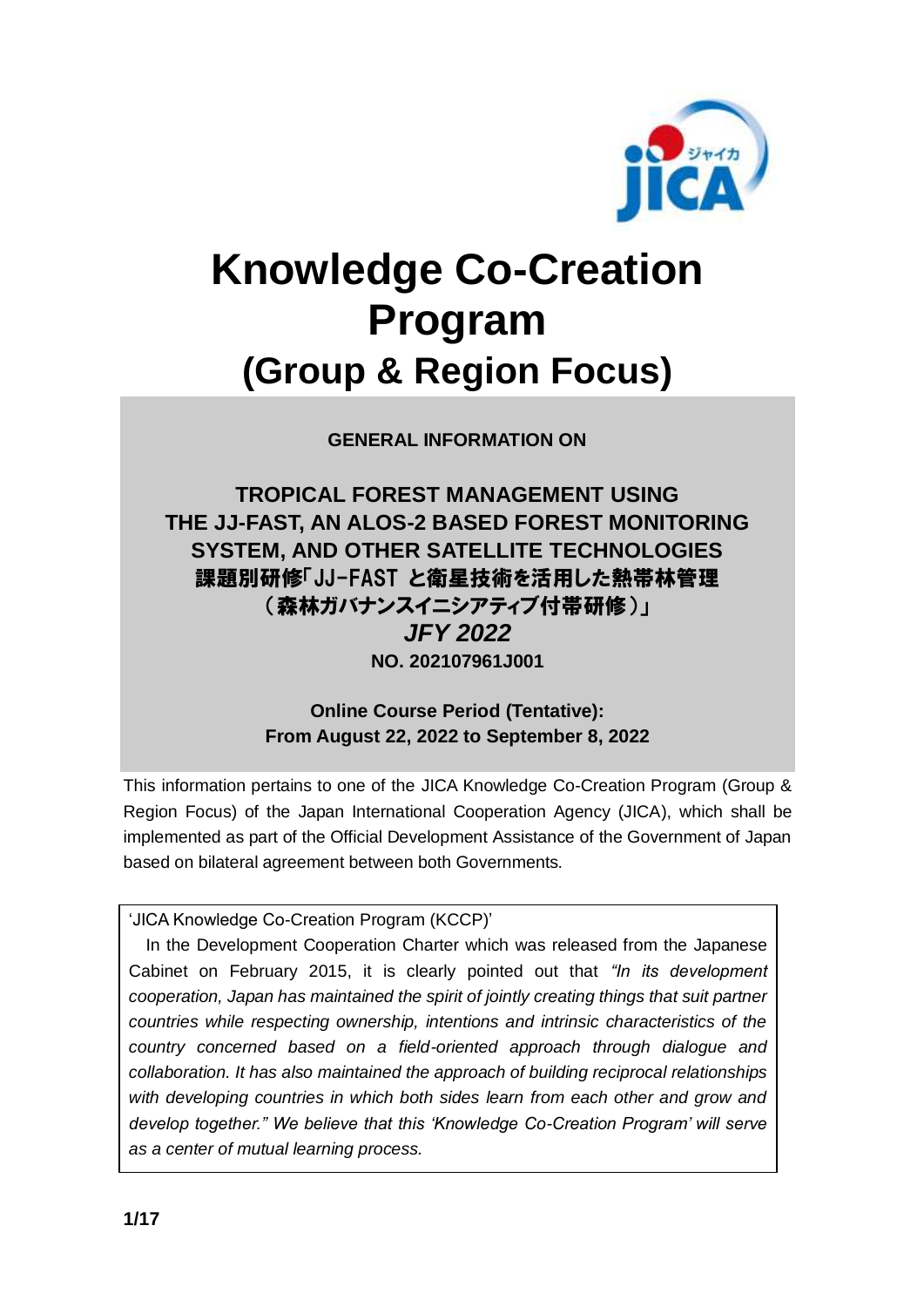### *I. Concept*

#### **Background**

Forests are vital for all lives on earth. The role of forests in terms of climate change has been highlighted worldwide as the forestry sector including deforestation accounts for more than 10 percent of total CO2 emissions. Everyone affirms the importance of forests: however, enormous forest net loss has been seen on a global level. The loss of tropical forests continues unabated due to agricultural expansion, wood extraction, infrastructure expansion, illegal logging and other drivers; measures to stop such losses is a global priority. Satellite technology has been effective and indispensable for forest monitoring in recent years, and several countries and international organizations have developed systems and tools to monitor forests.

JICA and Japan Aerospace Exploration Agency (JAXA) launched the **Forest Governance Initiative** in 2016. Under this initiative, the two organizations have been operating **JICA-JAXA Forest Early Warning System in the Tropics (JJ-FAST)** that tracks deforestation and forest loss of 78 countries with JAXA's Advanced Land Observing Satellite-2 (ALOS-2) (please see Annex VI for the details). JJ-FAST constantly watches for deforestation and forest loss in tropical regions of the globe and provide open access to its findings. The system using ALOS-2 can monitor changes to forest cover in tropical forests despite cloud cover that is typically found in such areas. With a resolution of up to 50 meters, the JJ-FAST findings will be updated approximately every six weeks on average on the JJ-FAST website (https://www.eorc.jaxa.jp/jjfast/).

The initiative also promotes the capacity development of personnel for sustainable forest monitoring / management in developing countries through training programs in Japan and regional seminars on JJ-FAST. The initiative also spreads knowledge about good practices on forest conservation around the world through the JJ-FAST website and international conferences. It is expected that global efforts, including those through the Forest Governance Initiative, will help countries to conserve forests and fight against climate change.

This Knowledge Co-Creation Program is conducted as a part of a capacity building program of the Forest Governance Initiative.

#### **For what?**

This program shall contribute to the participating countries to promote sustainable forest management by using the ALOS-2-based early warning system; JJ-FAST for monitoring deforestation. Each Government is supposed to have system(s) for forest monitoring. The data from JJ-FAST is expected to strengthen participating countries' existing forest monitoring system(s) to monitor the forest situation more effectively. See more in the Annex-3.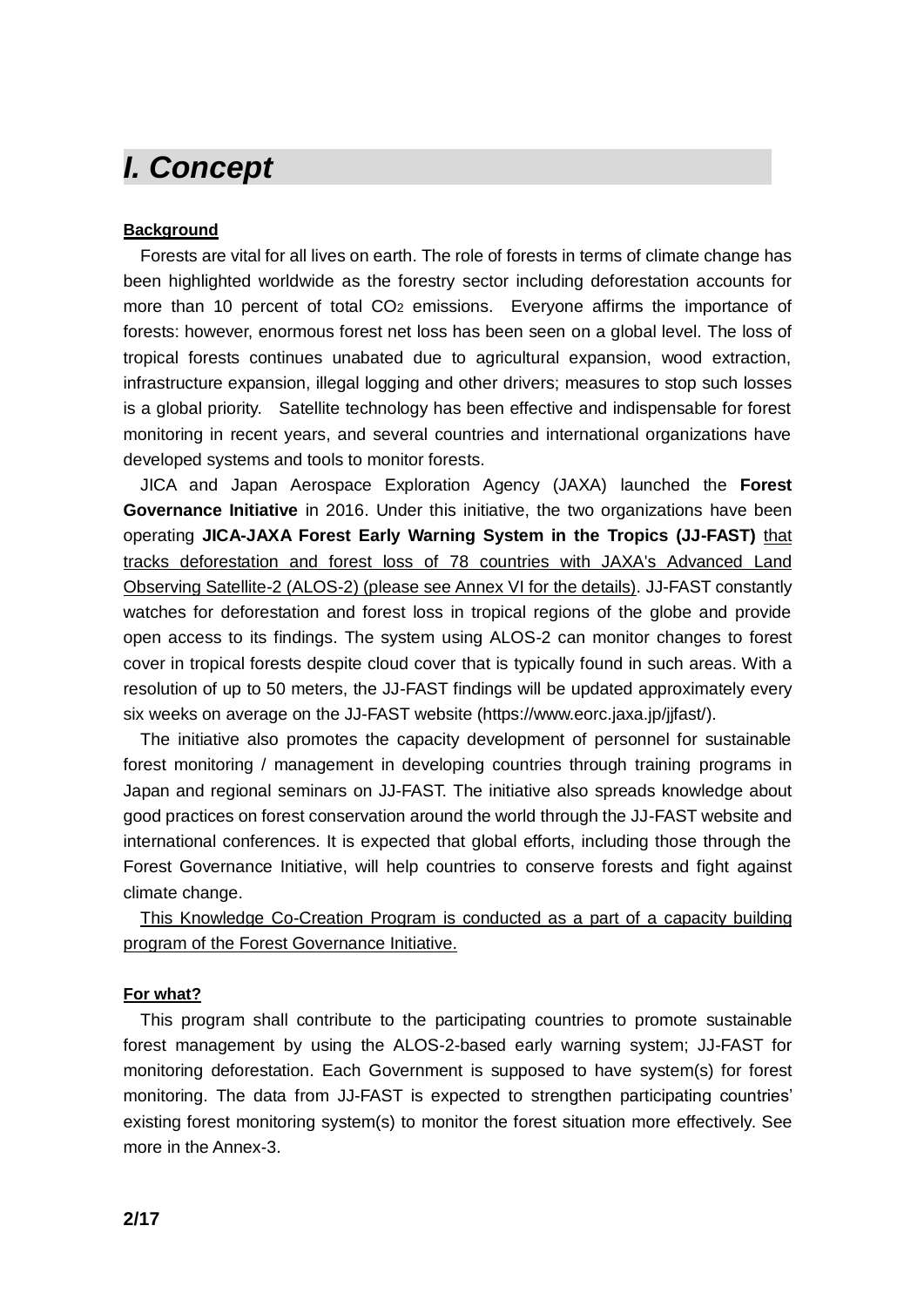#### **For whom?**

This program is offered to head or deputy head level governmental officials of sections in charge of managing tropical forest using remote sensing / GIS technology. This course is not for technical officials of agencies related to aerospace or remote sensing. More than 5 years working experience in the relevant area is required.

#### **How?**

The aim of this program is to contribute to the capacity development of governmental officers who are responsible for tropical forest management by remote sensing / GIS by providing information about JJ-FAST and opportunities to discuss how their countries can promote forest management using JJ-FAST and other remote sensing technologies.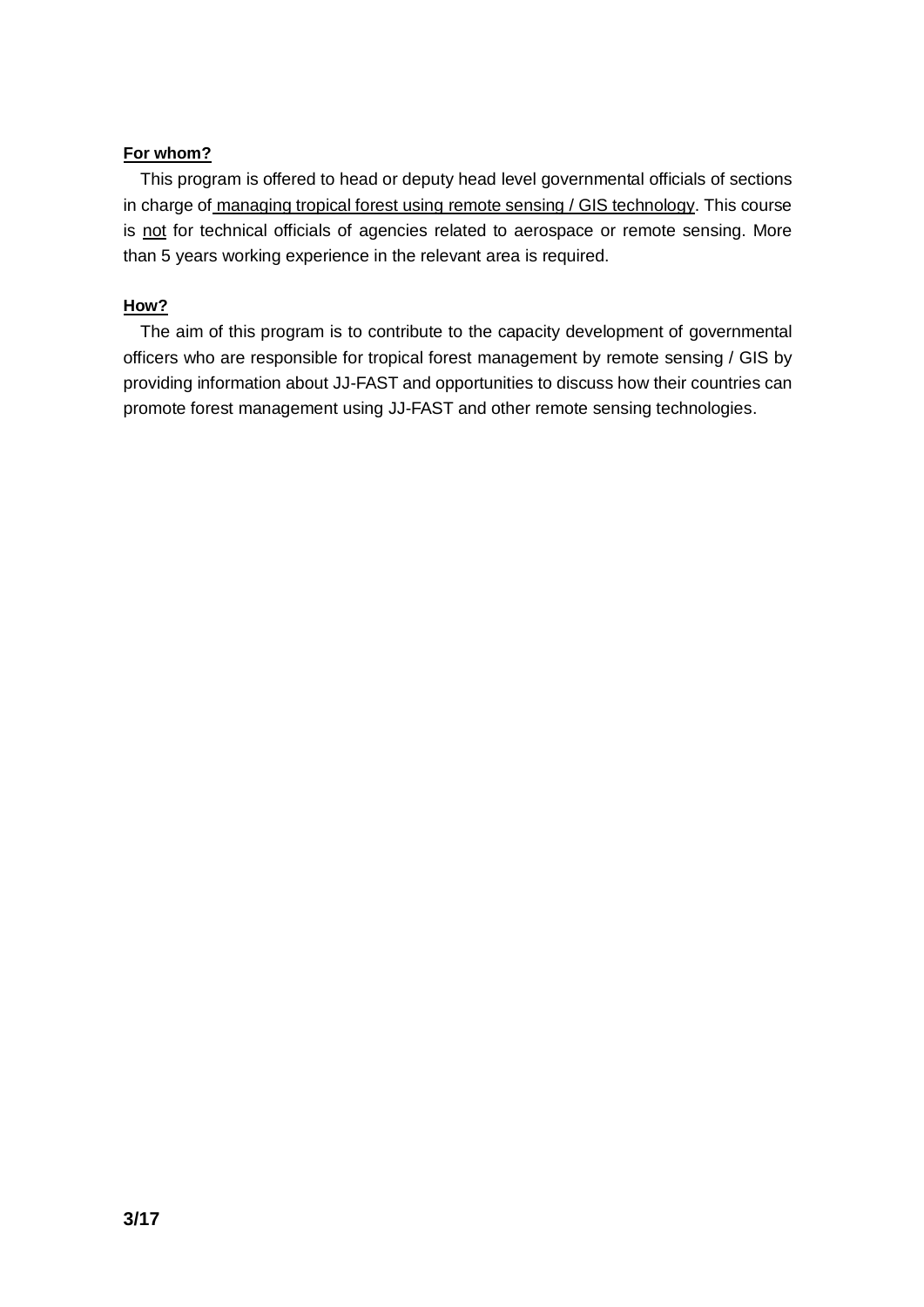# *II. Description*

#### **1. Title (J-No.):**

**Tropical Forest Management using the JJ-FAST, an ALOS-2 Based Forest Monitoring System, and Other Satellite Technologies (202107961J001)**

#### **2. Course Period (Tentative)**

August 22, 2022 to September 8, 2022

#### **In the context of the COVID-19 pandemic, please note that there is still a possibility that the course period will be changed.**

#### **3. Target Regions or Countries**

Brazil, Gabon, Cambodia, Democratic Republic of the Congo, Indonesia, Malaysia, Sri Lanka, Solomon Islands, Bangladesh

#### **4. Eligible / Target Organization**

This program is designed for governmental agencies in charge of managing tropical forests using remote sensing / GIS technology.

(This course is **not** for aerospace and/or remote sensing technical agencies.)

- **5. Course Capacity (Upper limit of Participants)** 9 participants
- **6. Language to be used in this program** English

#### **7. Course Objective:**

To acquire knowledge and skills to utilize the ALOS-2-based deforestation early warning system; JJ-FAST (intensively) and other satellite-based tools to gain basic knowledge about satellite technology for forest monitoring. Finally, to develop an action plan for effective tropical forest monitoring / management using JJ-FAST and satellite technologies in the participants' countries.

#### **8. Overall Goal**

Sustainable forest management is promoted using remote sensing / GIS technologies including JJ-FAST.

#### **9. Expected Module Output and Contents:**

This program consists of the following components.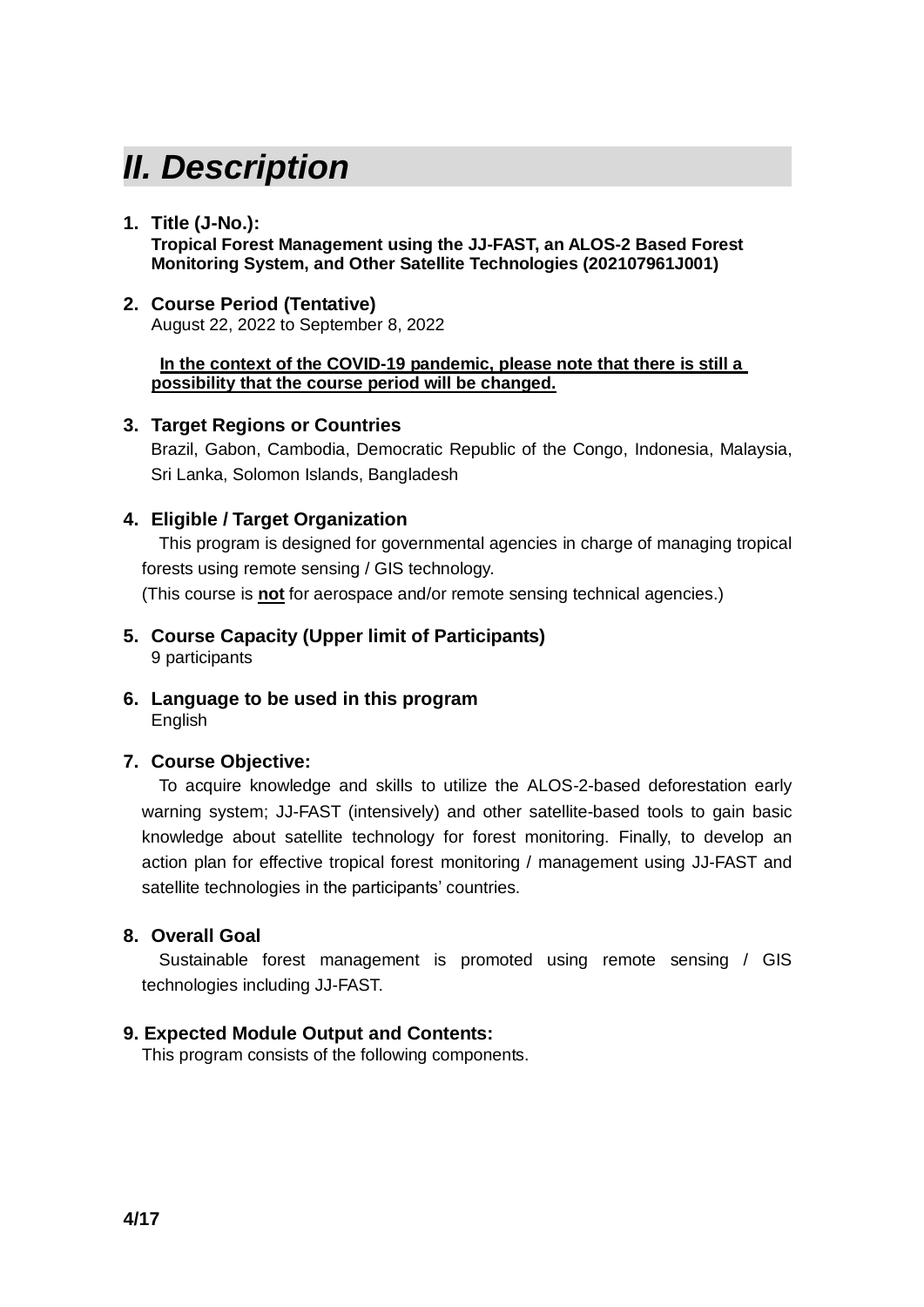| <b>Expected Module</b><br>Output                                                                                                                                                | Subjects/Agendas                                                                                                                                                                                                                                                                                                                                                      | Methodology       |
|---------------------------------------------------------------------------------------------------------------------------------------------------------------------------------|-----------------------------------------------------------------------------------------------------------------------------------------------------------------------------------------------------------------------------------------------------------------------------------------------------------------------------------------------------------------------|-------------------|
| To acquire knowledge<br>and skills on remote<br>sensing including the<br><b>JJ-FAST</b><br>To develop an action<br>plan to manage forest<br>effectively using<br><b>JJ-FAST</b> | (1) JICA's cooperation in the forestry<br>sector<br>(2) ALOS-2 and L-band Synthetic Aperture<br>Radar (SAR)<br>(3) Introduction of JJ-FAST<br>its<br>and<br>utilization<br>(4) Possible usage of JJ-FAST in countries<br>with tropical forests<br>(1) Discussion on good practices and<br>challenges on forest conservation and<br>forest management in participants' | Lectures          |
|                                                                                                                                                                                 | countries<br>(2) Possible utilization of JJ-FAST and<br>other available tools                                                                                                                                                                                                                                                                                         | <b>Discussion</b> |
| To acquire knowledge<br>and skills on remote<br>sensing including the<br><b>JJ-FAST</b>                                                                                         | (3) Developing an action plan and its<br>presentation                                                                                                                                                                                                                                                                                                                 | Presentation      |

#### **10. Inception Report**

The participants are required to prepare an inception report including the following topics and present it, for each participating country, on the first day of the program. The expected time for the presentation is 10 minutes. The participants shall prepare their presentations considering that this program is focused on forest monitoring / management using early warning systems / satellite technologies. The contents of the presentation should be concise and clear, and should contain the following issues:

(1) Basic information about forest monitoring / management in the country (forest area, management structure (involved agencies), used satellites and existing systems for forest monitoring / management (if applicable) etc.)

(2) Challenges of forest monitoring and forest management, and

(3) Expectations of the Knowledge Co-Creation Program and JJ-FAST (Please also refer the image in Annex-3 to know what functions does JJ-FAST have to strengthen existing forest monitoring system(s) in each country.)

※The participants can write the Inception Report in any format, however, it is expected to be prepared in the form of Power Point slides.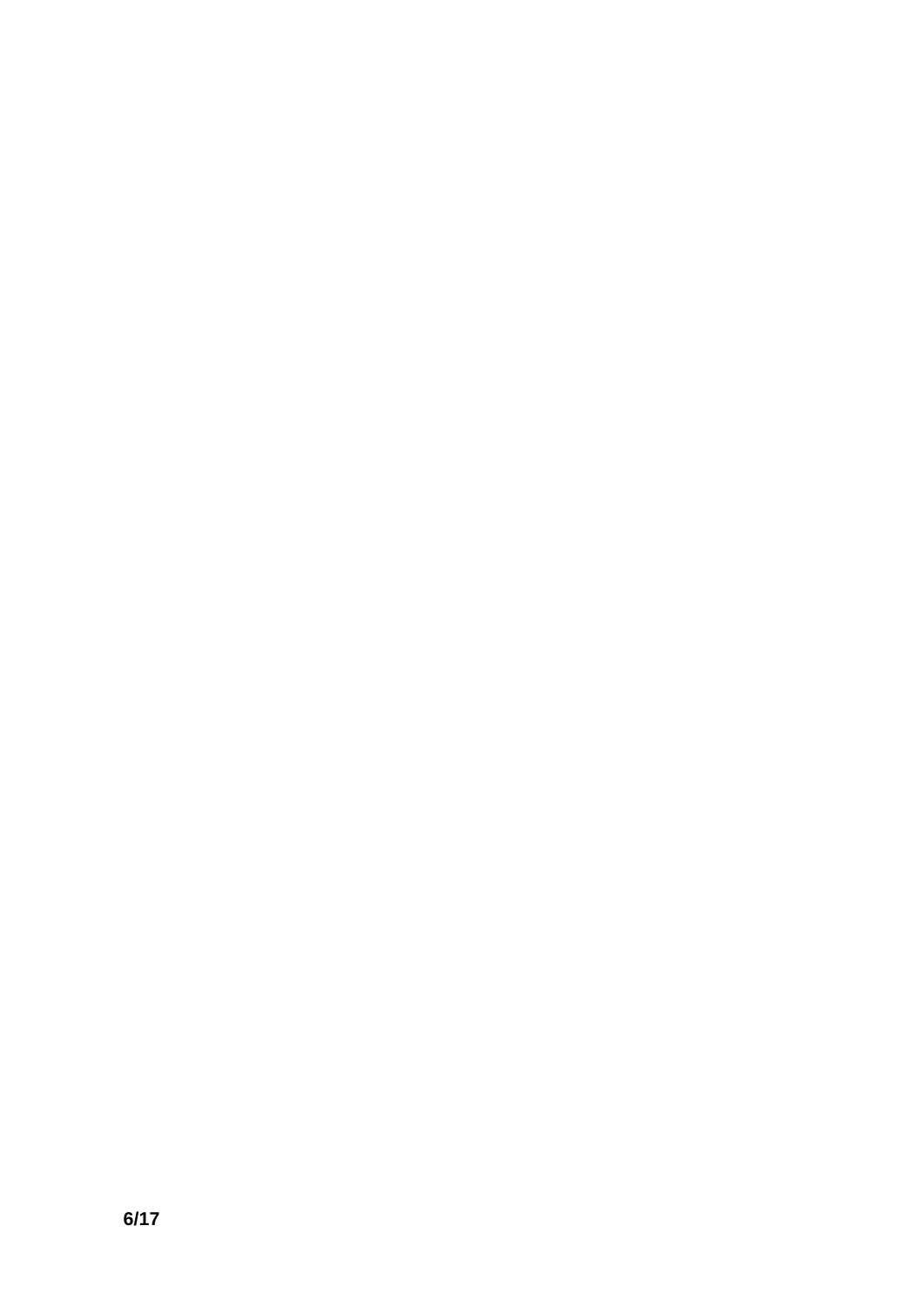### **12. Program Schedule (Tentative)**

※The program subject to change.

| Day             | Date            | Program                                                                                |
|-----------------|-----------------|----------------------------------------------------------------------------------------|
| $1 - 2$         | Aug. 22 (Mon) - | 10:00 - 12:00 (UTC) Live Session by Zoom:                                              |
|                 | 23 (Tue)        | Program Orientation, Inception Report Presentation                                     |
| $3-5$           | Aug. 24 (Wed) - | Video lectures on:                                                                     |
|                 | 26 (Fri)        | JICA's cooperation in the forestry sector                                              |
|                 |                 | Satellite Remote Sensing for beginners                                                 |
|                 |                 | <b>JJ-FAST lecture</b>                                                                 |
|                 |                 | <b>JAXA</b> lecture                                                                    |
|                 |                 | <b>ITTO lecture (TBC)</b>                                                              |
|                 |                 | Other                                                                                  |
| $6 - 8$         | Aug. 29 (Mon) - | 1 hour Live Session by Zoom (time to be determined):                                   |
|                 | 31 (Wed)        | Brainstorming for Action Plan by country                                               |
| $9 - 10$        | Sep. 1 (Thu) -  | 10:00 - 12:00 (UTC) Live Session by Zoom:<br>Draft Action Plan Presentation by country |
|                 | 2 (Fri)         |                                                                                        |
| $11 -$          | Sep. 5 (Mon) -  | 10:00 - 12:00 (UTC) Live Session by Zoom:                                              |
| 12 <sup>°</sup> | $6$ (Tue)       | Follow up discussions for Action Plan Presentation                                     |
| 13              | Sep. 7 (Wed)    | 10:00 - 12:30 (UTC) Live Session by Zoom:                                              |
|                 |                 | Action Plan Presentation by country                                                    |
| 14              | Sep. 8 (Thu)    | 10:00 - 11:00 (UTC) Live Session by Zoom:                                              |
|                 |                 | <b>Evaluation Meeting</b>                                                              |
|                 |                 | <b>Closing Ceremony</b>                                                                |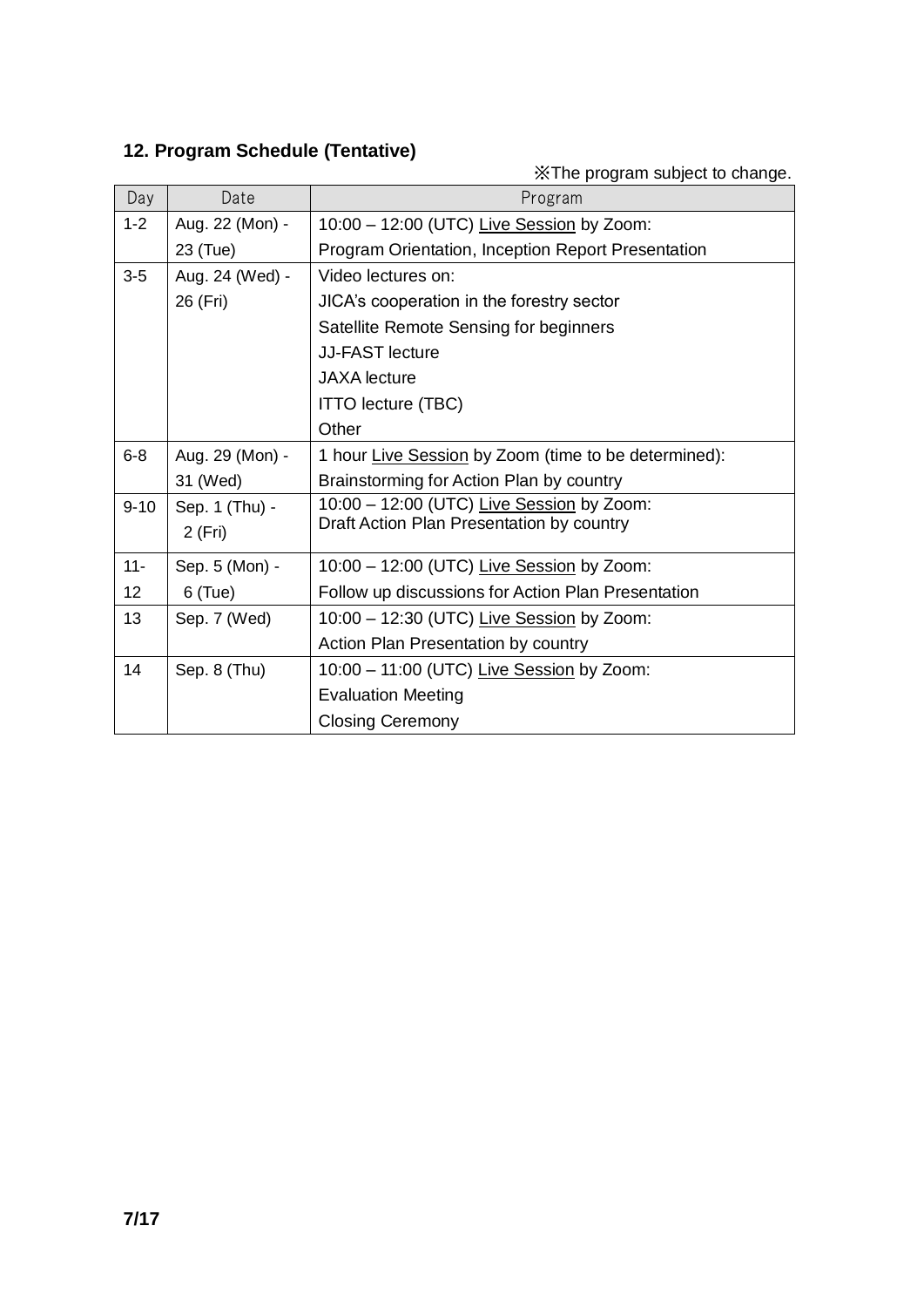### *III. Conditions and Procedures for Application*

#### **1. Expectations from the Participating Organizations:**

- (1) This program is designed primarily for organizations that intend to address specific issues or problems identified in their operations. Applying organizations are expected to use the program for those specific purposes. This course is not for the technical officials of aerospace or remote sensing agencies.
- (2) In this connection, applying organizations are expected to nominate the most qualified candidates to address said issues or problems based on the qualifications described in section III 2. below.
- (3) In addition, before the program starts, applying organizations are also expected to support participants to select possible topics or ideas for Action Plans which address the issues or the problems mentioned in section III 1. (1) above.
- (4) Applying organizations are also expected to hold knowledge-sharing sessions within the organization and support implementation of the Action Plan after the program in order to make the best use of knowledge to be acquired through the program.

#### **2. Nominee Qualifications:**

**(1)** Applying Organizations are expected to select nominees who meet the following essential qualifications.

- 1) Current Duties: be head or deputy head level governmental officials of a section in charge of managing tropical forest using remote sensing / GIS technology.
- 2) Experience in the relevant field: have more than 5 years' experience in the field of forest monitoring / management using remote sensing / GIS.
- 3) Educational Background: be a graduate of university
- 4) Language: have a competent command of spoken and written English.
- 5) Age: between the ages of thirty (30) and fifty (50) years old
- 6) Health: must be in good health, both physically and mentally, to participate in the Program.
- **(2)** Recommendable qualification
	- 1) **Gender Consideration:** JICA is promoting Gender equality. Female applicants are encouraged to apply for the program.
	- 2) **Network Environment:** stable enough to use Zoom, YouTube, JJ-FAST, and QGIS, for the online program. If there are any concerns of Network Environment, please contact the JICA office in each country.
	- 3) **Hardware:** PC, Tablets, or Smartphones to use Zoom and YouTube. Another PC to access and use JJ-FAST and GIS software (QGIS) for the online program.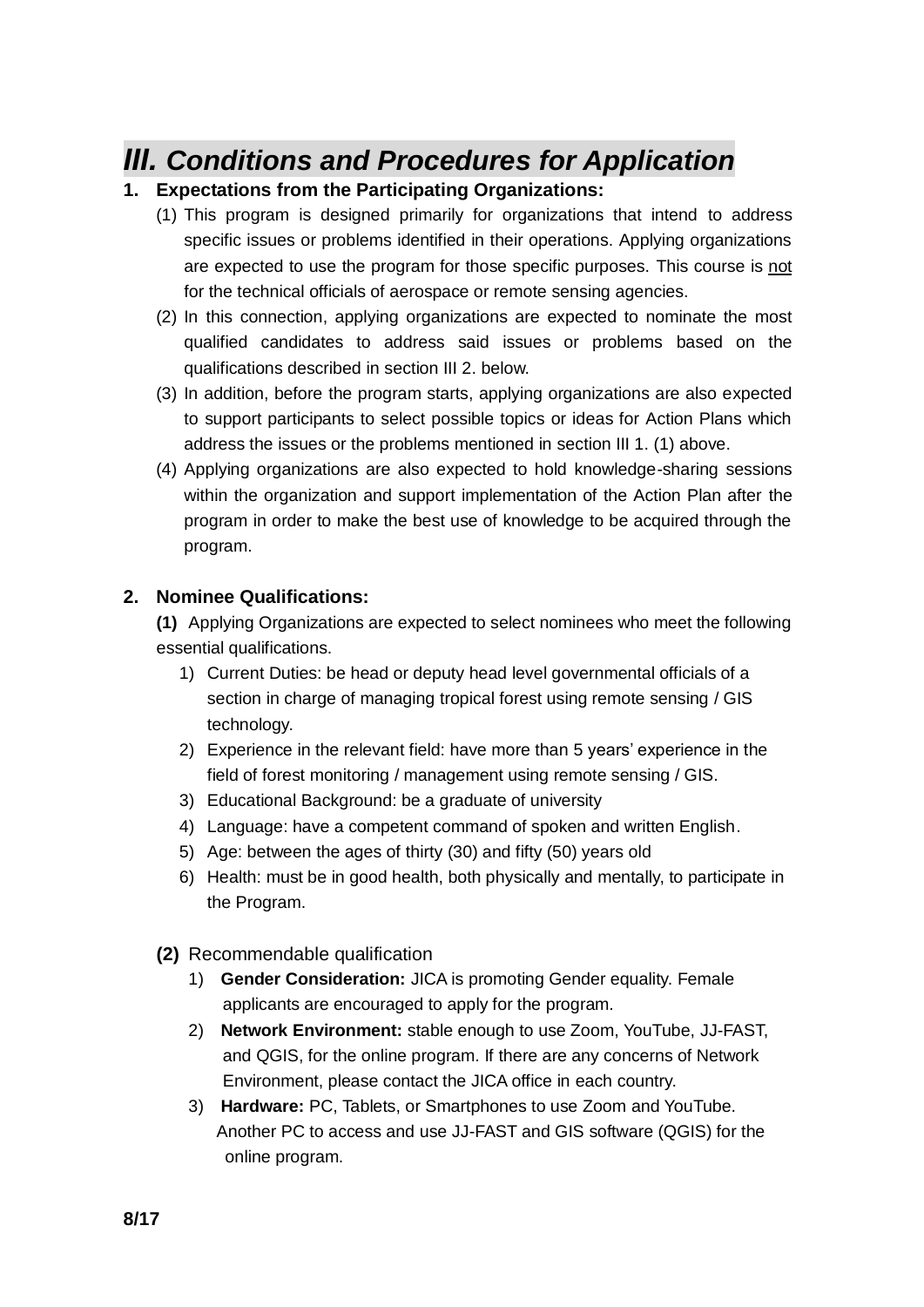#### **3. Required Documents for Application**

- **(1) Application Form**: The Application Form is available at **the JICA office (or the Embassy of Japan).** The Application Form should be typewritten in English Note: Please be sure to fill in the "e-mail" address in the Application Form (Part B. "contact information").
- **(2) Nominee's English Score Sheet**: To be submitted with the Application Form if any official documentation of English ability are available. (e.g., TOEFL, TOEIC, IELTS)

#### **4. Procedures for Application and Selection**:

#### **(1) Submission of the Application Documents:**

Closing date for applications: **Please inquire to the JICA office (or the Embassy of Japan).**

(After receiving applications, the JICA office (or the Embassy of Japan) will send them to **the JICA Center in JAPAN** by **July 15, 2022**)

Note: The Application Form should be typewritten in English in Microsoft Word format.

#### **(2) Selection:**

After receiving the documents through proper channels from the participant's government, the JICA office (or the embassy of Japan) will conduct screenings, and then forward the documents to the JICA Center in Japan. Selection will be made by the JICA Center in consultation with concerned organizations in Japan. *The applying organization with the best intention to utilize the opportunity of this program will be highly valued in the selection.* Qualifications of applicants who belong to the military or other military-related organizations and/or who are enlisted in the military will be examined by the Government of Japan on a case-by-case basis, consistent with the Development Cooperation Charter of Japan, taking into consideration their duties, positions in the organization, and other relevant information in a comprehensive manner.

#### **(3) Notice of Acceptance**

Notification of results will be made by the JICA office (or the Embassy of Japan) **not later than July 22, 2022.**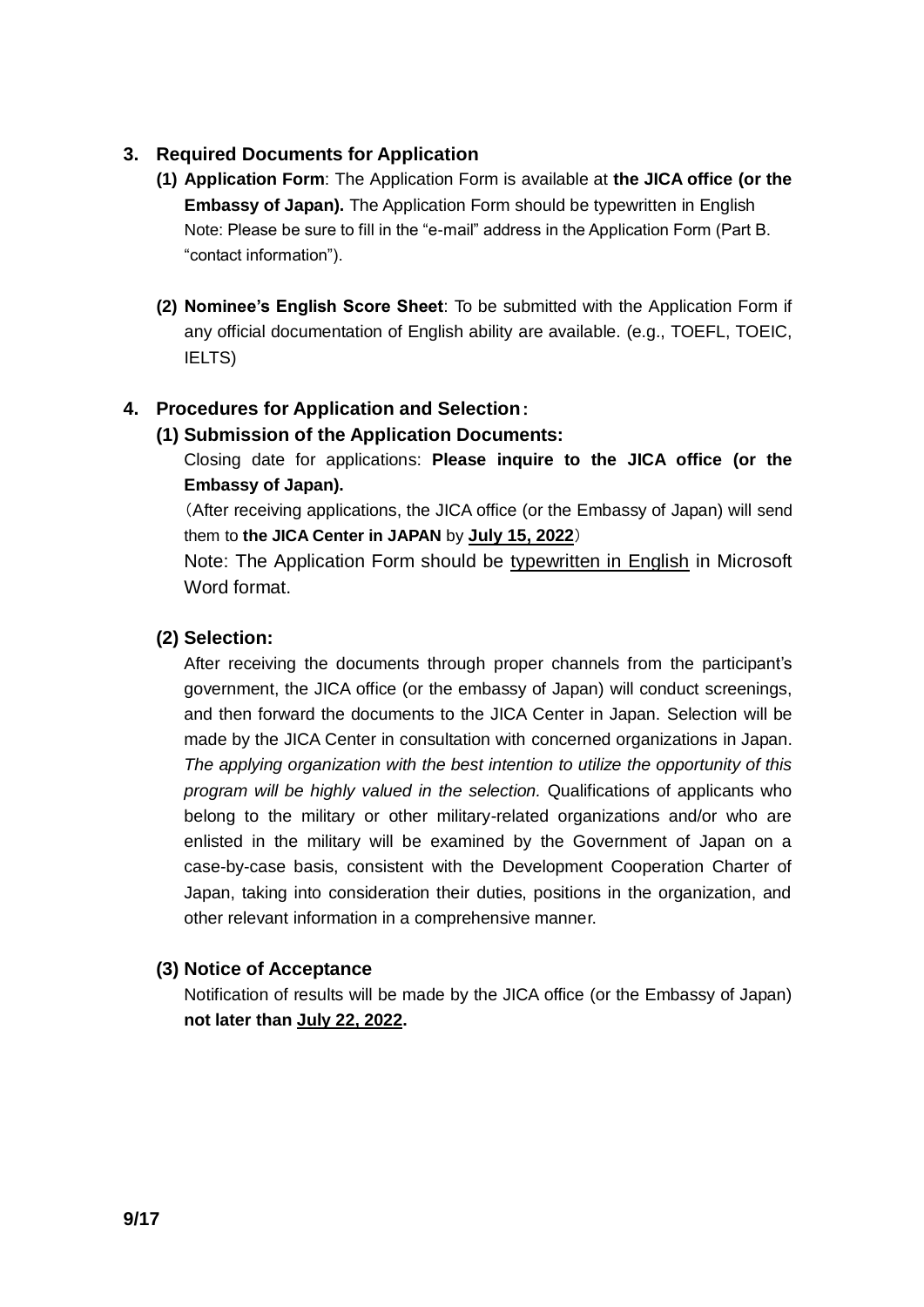#### **5. Document(s) to be submitted by accepted candidates:**

Inception Report; only accepted candidates are required to prepare an Inception Report. Detailed information is provided in "10. Inception Report" of "II. Description". The Inception Report should be submitted to JICA Yokohama (yictt1@jica.go.jp) by August 12, 2022.

#### \***Please be sure to type the e-mail title adding "202107961J001,ICR" at the beginning.**

#### **6. Conditions for Attendance:**

The Participants attending this program are requested;

- (1) to strictly adhere to the program schedule.
- (2) not to change the program topics.
- (3) not to record or share the online contents without permission.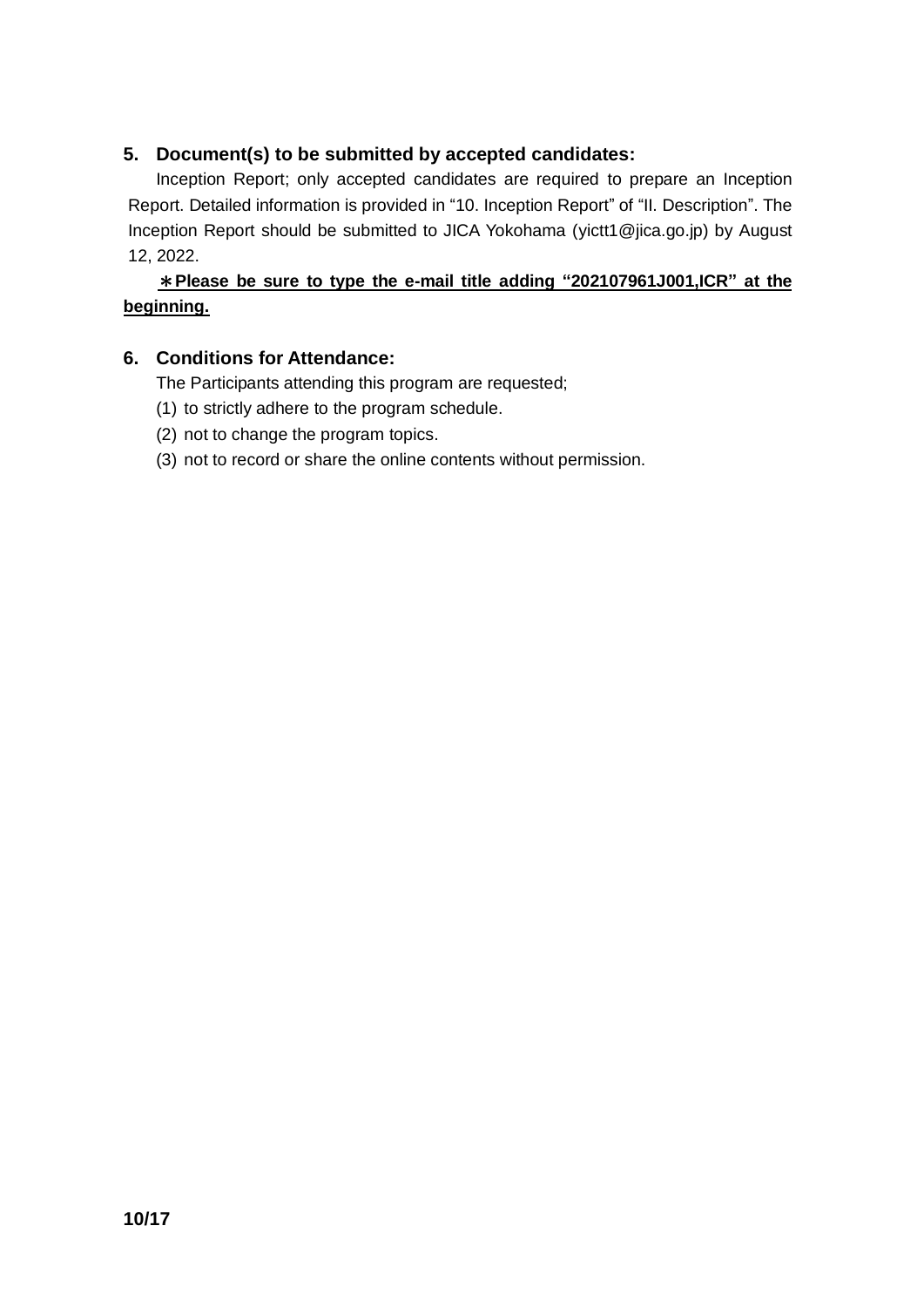## *IV. Administrative Arrangements*

#### **1. Organizer:**

- (1) Name: JICA Yokohama Center (JICA Yokohama)
- (2) Address: 2-3-1 Shinkou, Naka-ku, Yokohama-shi, Kanagawa-ken, 231-0001 Japan

TEL: +81-45-663-3220

FAX: +81-45-663-3265

(81: country code for Japan, 45: local area code)

(3) Contact: Ms. HORIKOSHI Kyoko [\(yictt1@jica.go.jp\)](mailto:Horikoshi.Kyoko@jica.go.jp)

### **2. Implementing Partner:**

- (1) Name: Remote Sensing Technology Center
- (2) URL: https://www.restec.or.jp/en/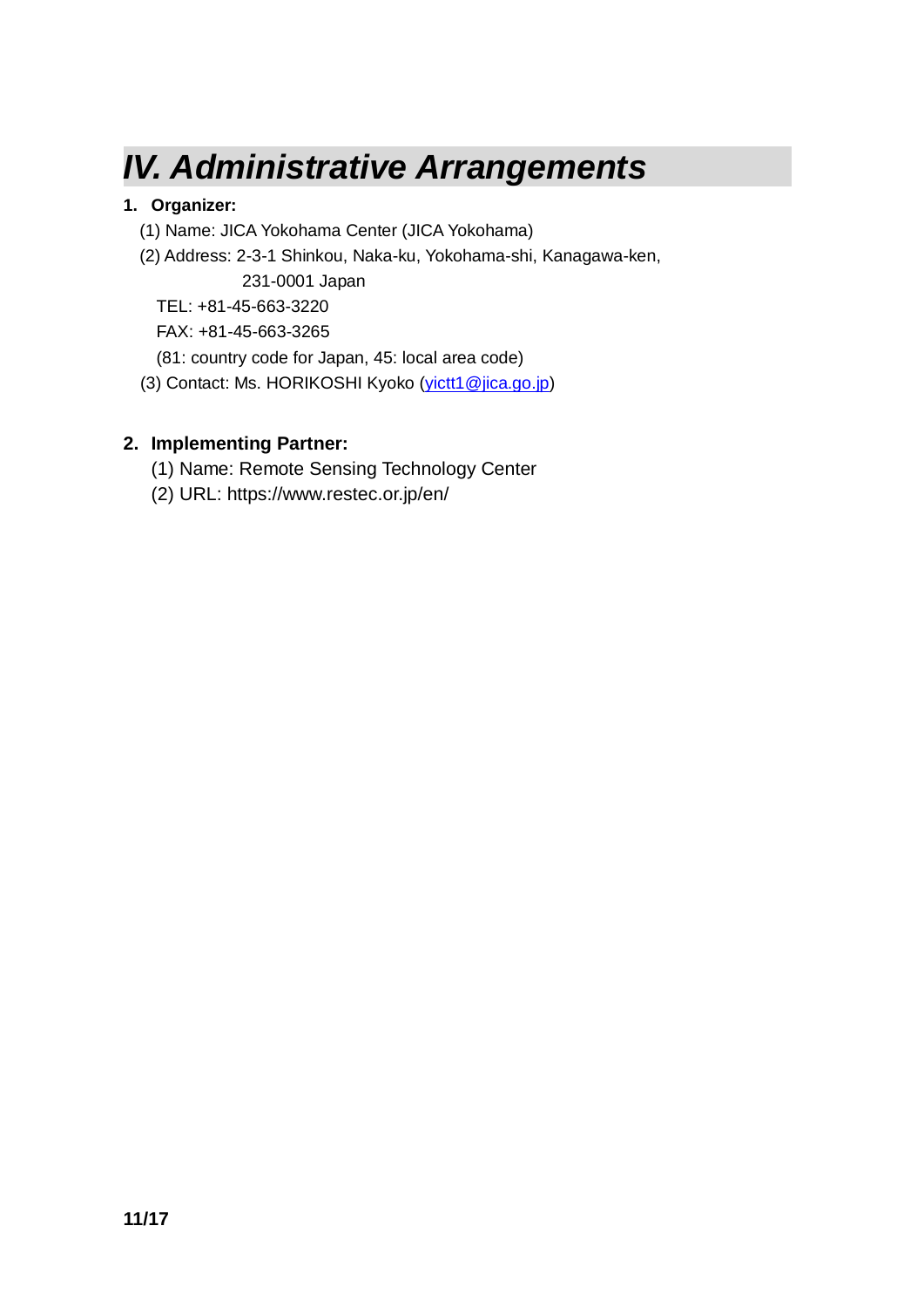# *V. Other Information*

#### **1. Tools expected to use in the course:**

#### **(1) Zoom:**

Main Use: An application developed to hold online seminars (Webinars) and meetings using a computer or smartphone.

Preparation: Camera, speaker and microphone are required to participate to Webinars by Zoom. Please download and install the Zoom application from the website prior to attendance.

Zoom can be used with camera, speaker, and microphone built into PC and smartphone. However, it is preferable to use a headset because the built-in microphone easily picks up noise and environmental sounds and causes howling.

#### **(2) YouTube:**

Main Use: To watch various uploaded video contents and materials. Preparation: Log in to the dedicated YouTube website according to the information provided by JICA.

#### **(3) QGIS**

Main Use: QGIS is a user friendly Open Source Geographic Information System (GIS) licensed under the GNU General Public License and will be used to help analyze data. Please be sure to download and install the software into participant's PCs beforehand.

Preparation: Please download the software prior to attendance. <https://qgis.org/en/site/forusers/download.html>

(Note: Please choose "QGIS Standalone Installer Version 3.1")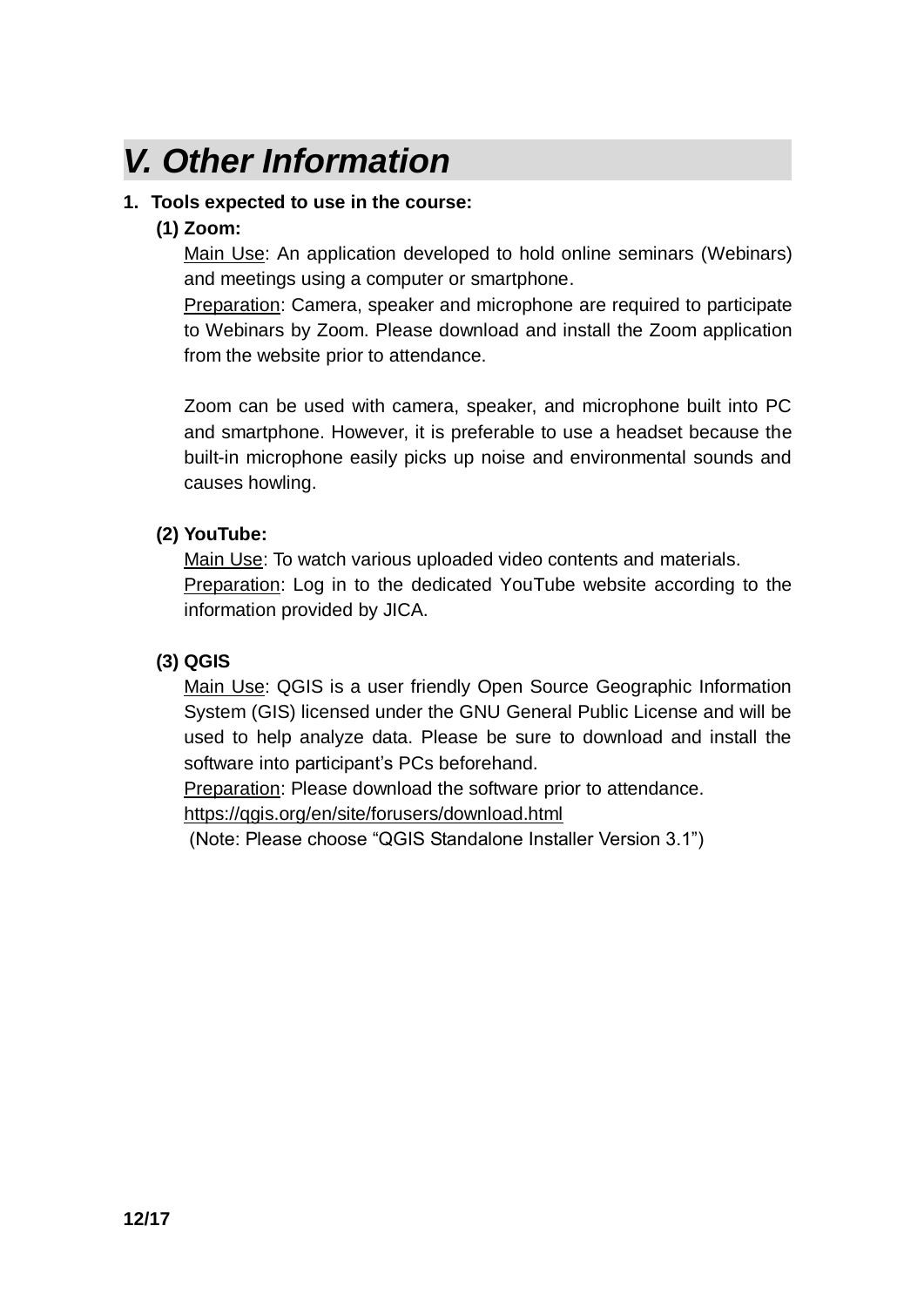# *VI. ANNEX:*

#### Annex-1 **JICA-JAXA Forest Early Warning System in the Tropics: JJ-FAST**

#### **Monitor global tropical forests with ALOS-2**

JICA and JAXA launched the JICA-JAXA Forest Early Warning System in the Tropics (JJ-FAST) in November 2016 as their commitment under the Forest Governance Initiative, which was announced at UNFCCC COP21 in Paris in 2015. JJ-FAST is a web-based system using JAXA's ALOS-2 to monitor tropical forests in 77 countries every 1.5 months and release deforestation data, even in the rainy season. Uses can easily access the data for deforested areas from PCs and mobile devices and download the data.

#### **Advantage of the PALSAR-2 aboard ALOS-2**



The state-of-the-art L-band Synthetic Aperture Radar-2 (PALSAR-2) aboard ALOS-2, which is active microwave radar using the 1.2GHz frequency range, have enhanced performance compared to the DAICHI/PALSAR in responding to society's needs. The PALSAR-2 can observe day and night around the clock.

#### **Uniqueness of the JJ-FAST**

- Any time of day or night: Since other sources of light such as the sun are unnecessary, SAR present the advantage of providing satellite images regardless day or night.
- All-weather: The L-band frequency for transmitting and receiving microwaves is less affected by cloud cover and rain.
- Land surface observation: L-band microwave can reach to the ground partially penetrating through vegetation to obtain information about the current vegetation and ground surface.

|                  | Area                                                | <b>Country</b>                                                                                                                                   |  |
|------------------|-----------------------------------------------------|--------------------------------------------------------------------------------------------------------------------------------------------------|--|
| Latin<br>America | <b>South America</b><br>9 countries                 | Bolivia, Brazil, Colombia, Ecuador, Guyana, Paraguay, Peru, Suriname,<br>Venezuela                                                               |  |
|                  | Central America<br>and the Caribbean<br>9 countries | Belize, Costa Rica, El Salvador, Guatemala, Honduras, Mexico,<br>Nicaragua, Panama, Trinidad and Tobago                                          |  |
| Africa           | <b>West Africa</b><br>12 countries                  | Benin, Burkina Faso, Côte d'Ivoire, Ghana, Guinea, Guinea-Bissau,<br>Liberia, Mali, Nigeria, Senegal, Sierra Leone, Togo                         |  |
|                  | <b>East Africa</b><br>12 countries                  | Burundi, Djibouti, Ethiopia, Kenya, Madagascar, Rwanda, Seychelles,<br>Somalia, Sudan, South Sudan, Tanzania, Uganda                             |  |
|                  | <b>Central Africa</b><br>8 countries                | Cameroon, Central African Republic, Chad, Republic of Congo,<br>Democratic Republic of Congo, Equatorial Guinea, Gabon,<br>Sao Tome and Principe |  |
|                  | South Africa<br>11 countries                        | Angola, Botswana, Lesotho, Malawi, Mauritius, Mozambique,<br>Namibia, Republic of South Africa, Swaziland, Zambia, Zimbabwe.                     |  |
| Asia             | 14 countries                                        | Bangladesh, Bhutan, Brunei, Cambodia, India, Indonesia, Laos.<br>Malaysia, Myanmar, Nepal, Philippines, Sri Lanka, Thailand, Viet Nam            |  |
| Oceania          | 2 countries                                         | Papua New Guinea, Solomon                                                                                                                        |  |

#### **Target Countries** ■ **JJ-FAST Web-site**



http://www.eorc.jaxa.jp/jjfast/

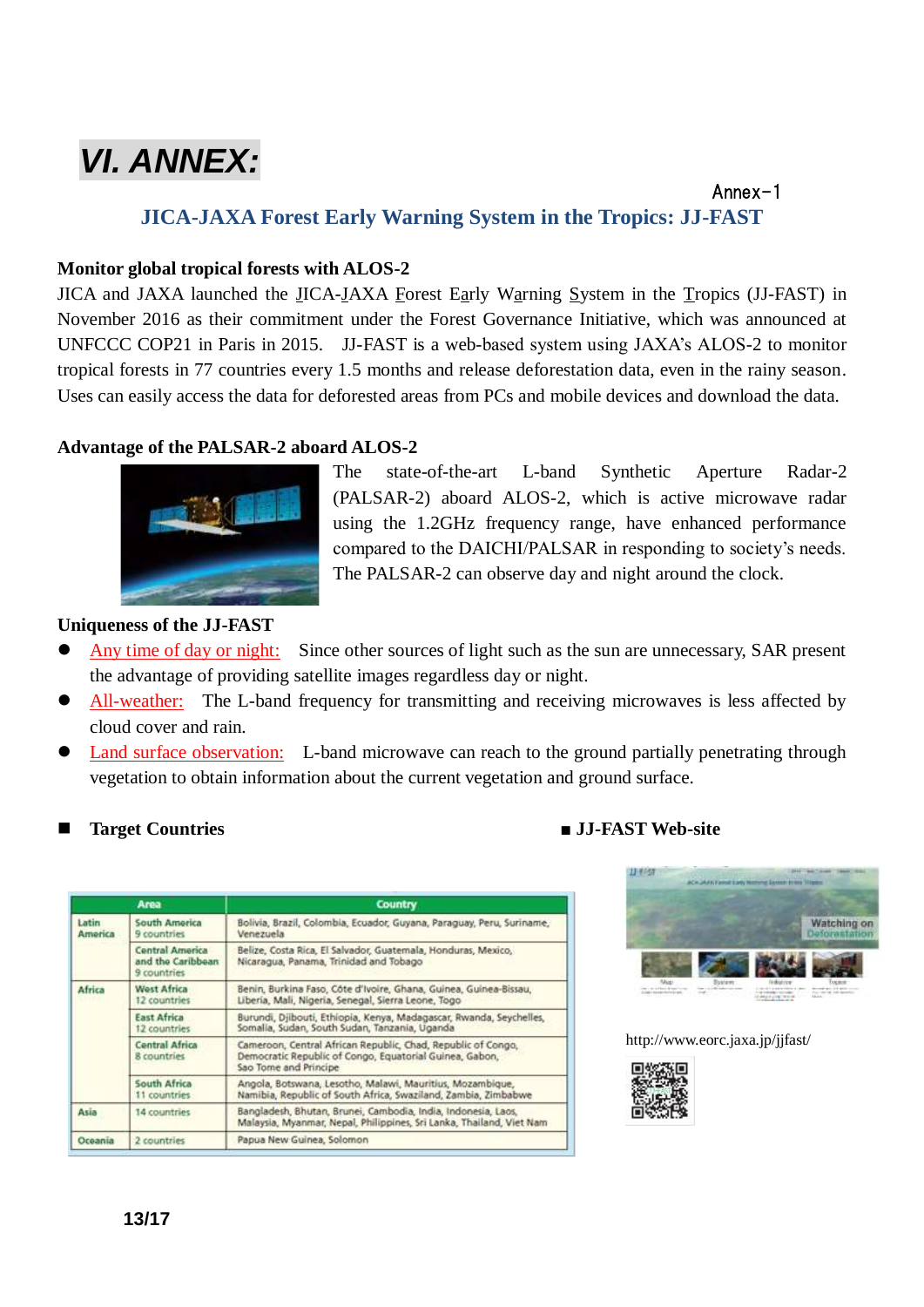#### **Forest Governance Initiative**

**Forest can change the world** – The Forest Governance Initiative aims to encourage better use of satellite technology and multi-stakeholder partnerships to contribute to global tropical forest and biodiversity conservation and climate change mitigation.

JICA and JAXA launched the Forest Governance Initiative at UNFCCC COP 21 in Paris in 2015. JICA and JAXA have committed to the initiative through developing "JICA-JAXA Forest Early Warning System in the Tropics (JJ-FAST)", promoting capacity development and spreading good practices on forest conservation to fight against deforestation in developing countries and global climate change.

JICA and JAXA call development partners and private companies to join the initiative to work together to change the world for the better.

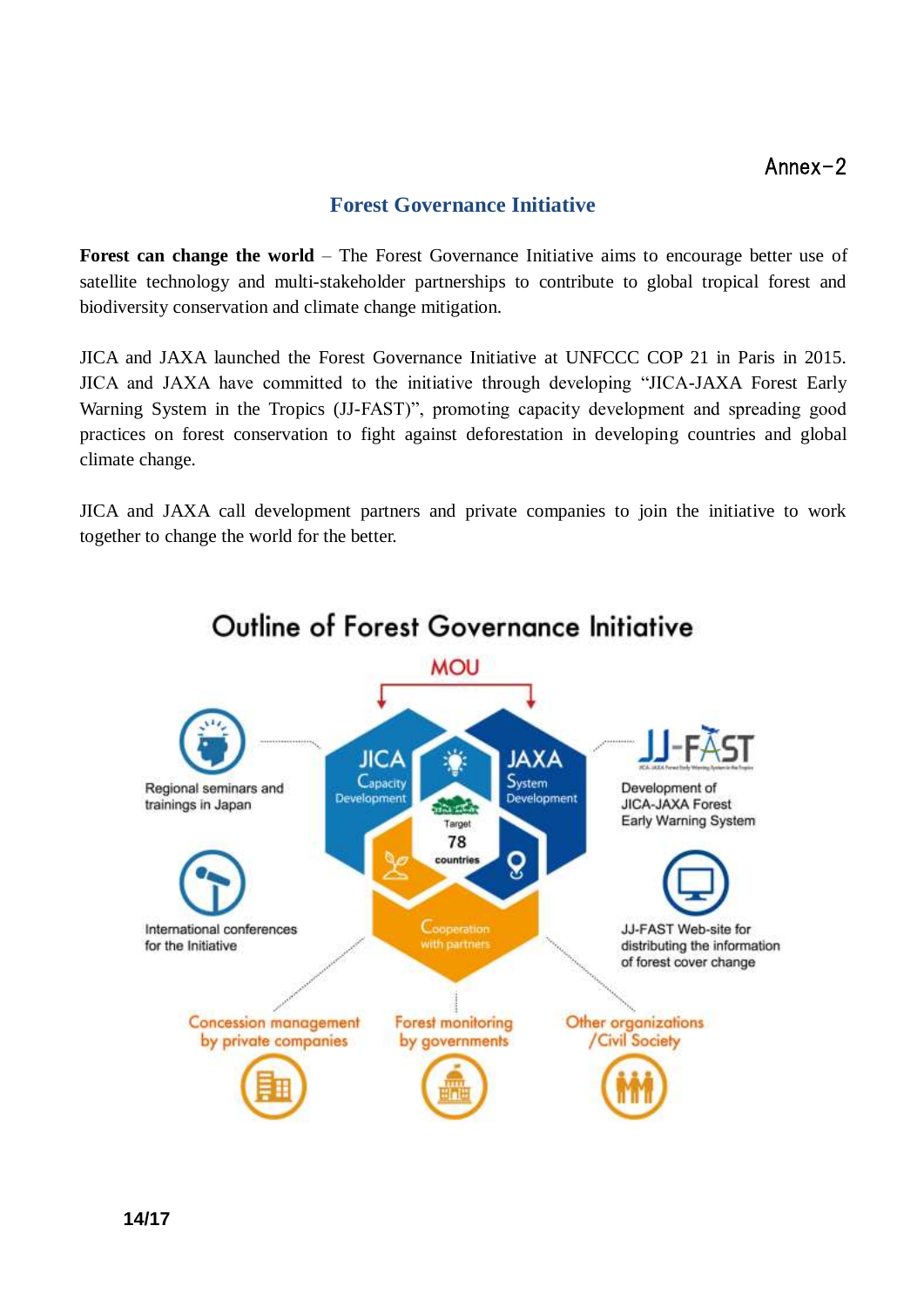

#### **Area of JJ-FAST KCCP course offer**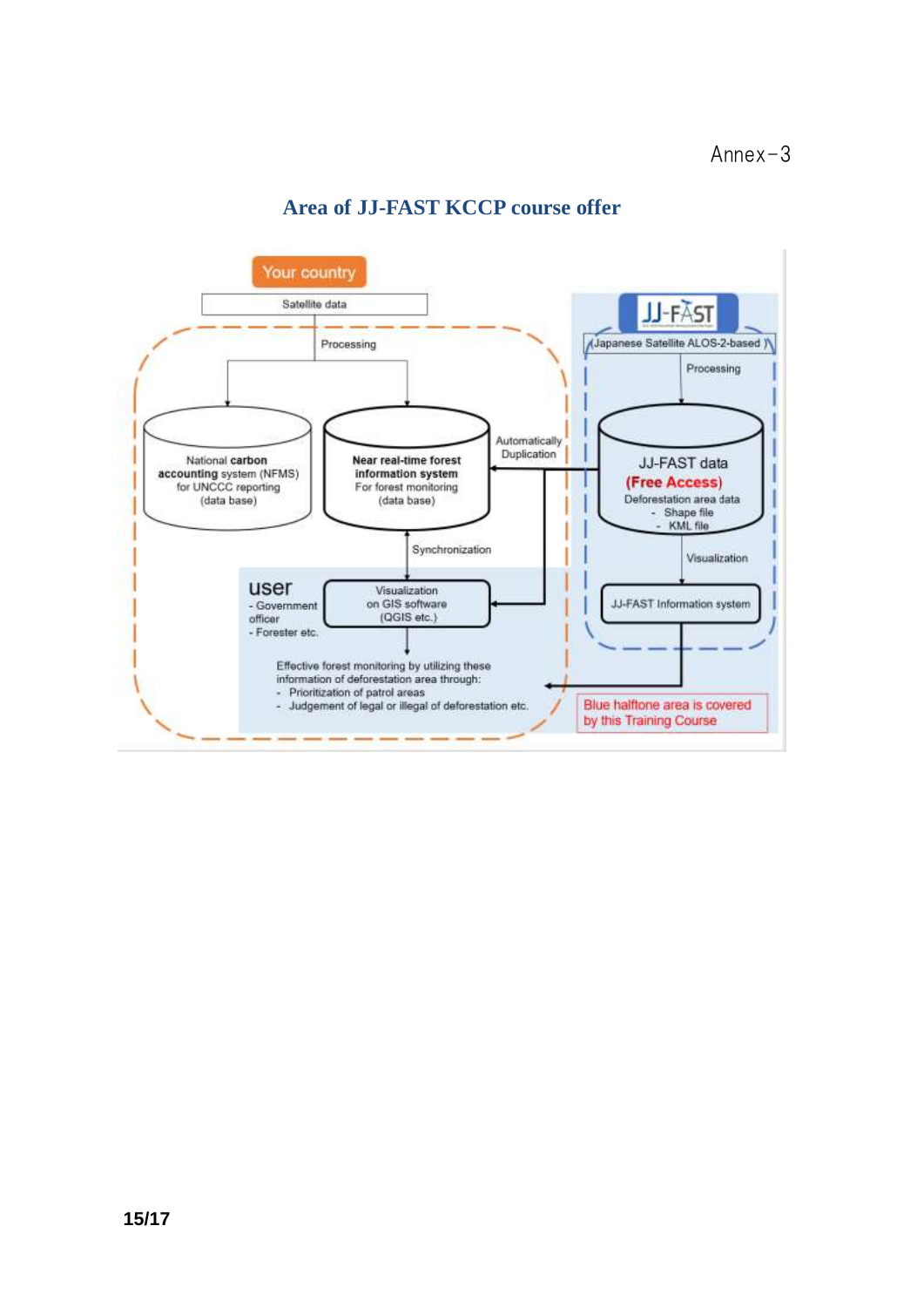#### *For Your Reference*

#### **JICA and Capacity Development**

The key concept underpinning JICA operations since its establishment in 1974 has been the conviction that "capacity development" is central to the socioeconomic development of any country, regardless of the specific operational scheme one may be undertaking, i.e. expert assignments, development projects, development study projects, training programs, JOCV programs, etc.

Within this wide range of programs, Training Programs have long occupied an important place in JICA operations. Conducted in Japan, they provide partner countries with opportunities to acquire practical knowledge accumulated in Japanese society. Participants dispatched by partner countries might find useful knowledge and re-create their own knowledge for enhancement of their own capacity or that of the organization and society to which they belong.

About 460 pre-organized programs cover a wide range of professional fields, ranging from education, health, infrastructure, energy, trade and finance, to agriculture, rural development, gender mainstreaming, and environmental protection. A variety of programs and are being customized to address the specific needs of different target organizations, such as policy-making organizations, service provision organizations, as well as research and academic institutions. Some programs are organized to target a certain group of countries with similar developmental challenges.

#### **Japanese Development Experience**

Japan was the first non-Western country to successfully modernize its society and industrialize its economy. At the core of this process, which started more than 140 years ago, was the *"adopt and adapt"* concept by which a wide range of appropriate skills and knowledge have been imported from developed countries; these skills and knowledge have been adapted and/or improved using local skills, knowledge and initiatives. They finally became internalized in Japanese society to suit its local needs and conditions.

From engineering technology to production management methods, most of the know-how that has enabled Japan to become what it is today has emanated from this "*adoption and adaptation*" process, which, of course, has been accompanied by countless failures and errors behind the success stories. We presume that such experiences, both successful and unsuccessful, will be useful to our partners who are trying to address the challenges currently faced by developing countries.

However, it is rather challenging to share with our partners this whole body of Japan's developmental experience. This difficulty has to do, in part, with the challenge of explaining a body of "tacit knowledge," a type of knowledge that cannot fully be expressed in words or numbers. Adding to this difficulty are the social and cultural systems of Japan that vastly differ from those of other Western industrialized countries, and hence still remain unfamiliar to many partner countries. Simply stated, coming to Japan might be one way of overcoming such a cultural gap.

JICA, therefore, would like to invite as many leaders of partner countries as possible to come and visit us, to mingle with the Japanese people, and witness the advantages as well as the disadvantages of Japanese systems, so that integration of their findings might help them reach their developmental objectives.